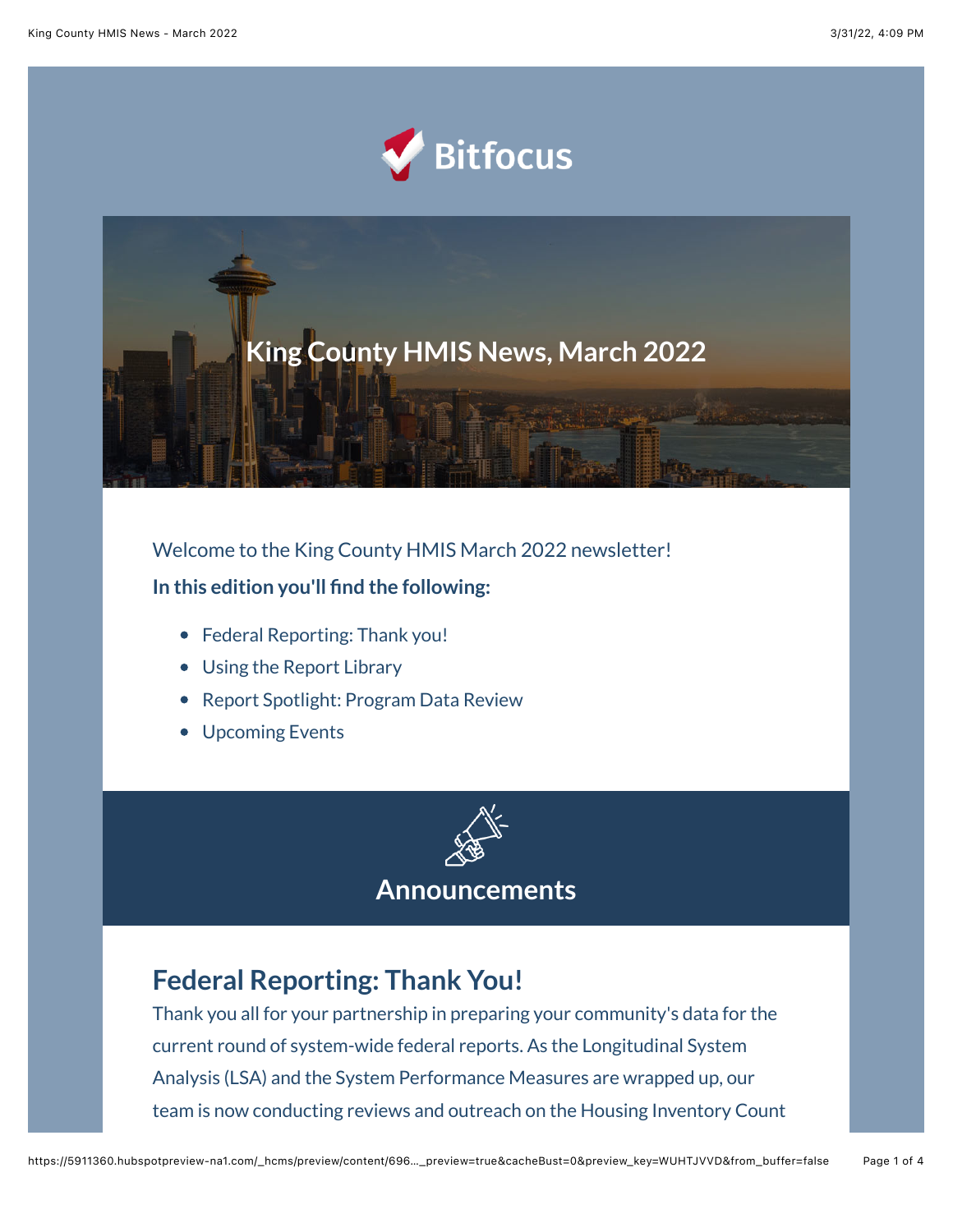#### (HIC) and the Point in Time Count (PIT).

#### **[Continue reading](https://www.bitfocus.com/hubfs/Federal%20Reporting%20-%20March%20King.pdf?utm_source=hs_email&utm_medium=email&_hsenc=p2ANqtz-_y-GxFW5TJLbW7b29wwGLWiKVw00z2utRQPZLfKO7lcMabO-CiS8JnAOPdwG6fhn0jRGtJ)**



## **Using the Report Library**

The Report Library contains all Bitfocus-maintained reports developed using the **[Pentaho Platform](https://help.bitfocus.com/pentaho-101?utm_source=hs_email&utm_medium=email&_hsenc=p2ANqtz-_y-GxFW5TJLbW7b29wwGLWiKVw00z2utRQPZLfKO7lcMabO-CiS8JnAOPdwG6fhn0jRGtJ)**. Check out the step-by-step details on how to access and utilize this library.

**[Continue reading](https://www.bitfocus.com/hubfs/Using%20the%20Report%20Library%20-%20March%20King.pdf?utm_source=hs_email&utm_medium=email&_hsenc=p2ANqtz-_y-GxFW5TJLbW7b29wwGLWiKVw00z2utRQPZLfKO7lcMabO-CiS8JnAOPdwG6fhn0jRGtJ)**



## **Report Spotlight: [DQXX-102] Program Data Review**

This is a program enrollment-based report utilizing information from both the enrollment screen and, if applicable, the exit screen. The report provides a list of client enrollments, their time in the program and highlights data quality problems. All users can run the report. There are restrictions for which information can be accessed based on the rights of the user. The report can be found in the Data Quality section of the Report Library.